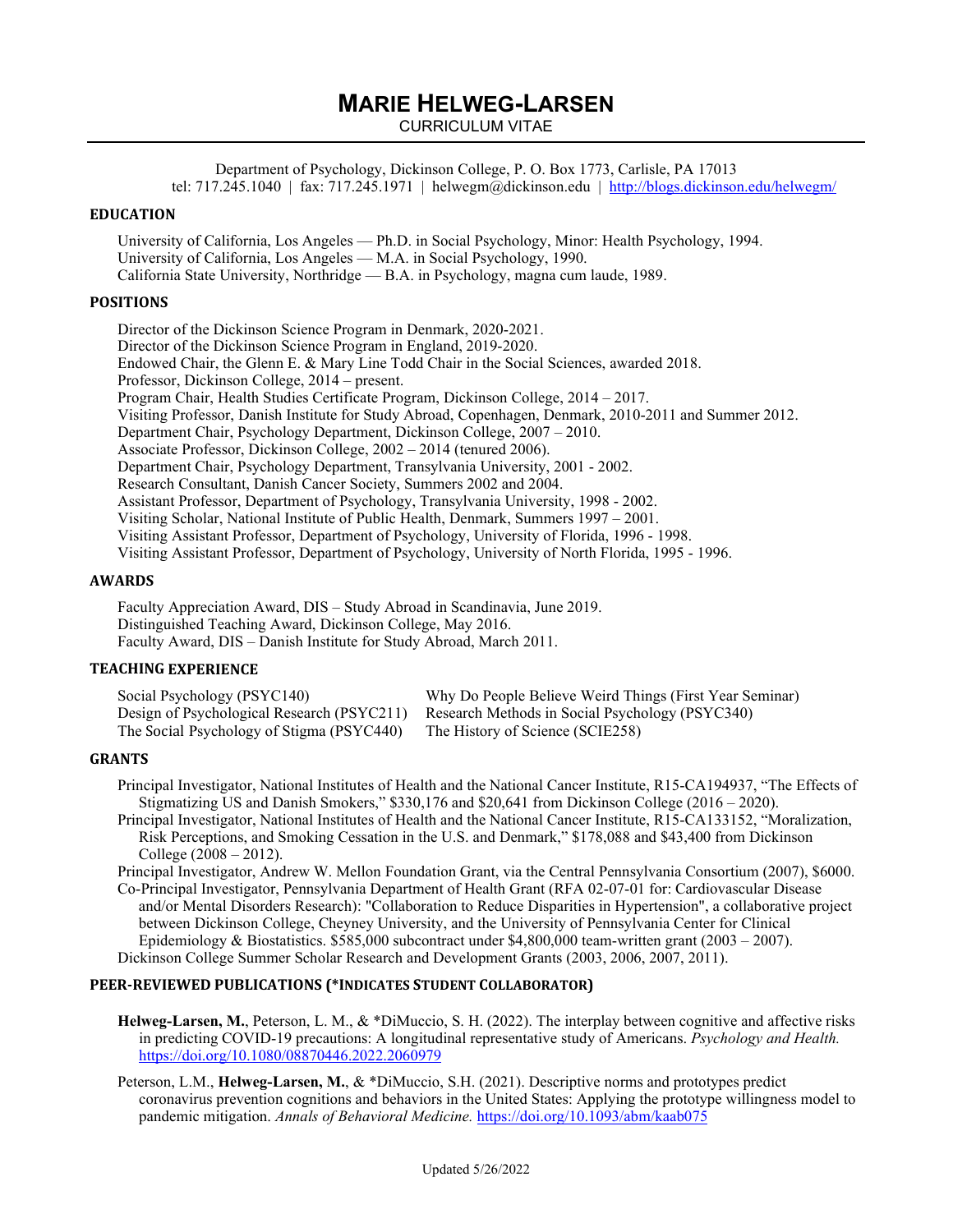**Helweg-Larsen, M.** & \*Tjitra, C. (2021). Does ostracism help smokers quit? *Stigma and Health*. <https://doi.org/10.1037/sah0000304>

- **Helweg-Larsen, M.**, \*Pyakuryal, M., & Pisinger, C. (2020). Reminders of a stigmatized status might help smokers quit. *Stigma and Health, 5(3)*, 273-283. <https://doi.org/10.1037/sah0000197>
- **Helweg-Larsen, M.** (2020). The UCLA multidimensional condom attitudes scale. In R. Milhusen, J. K. Sakaluk, T. D. Fisher, C. M. Davis, & W. L. Yarber (Eds.). *Handbook of sexuality-related measures* (4th ed., pp. 274-276). New York: Routledge.
- **Helweg-Larsen, M.**, \*Sorgen, L., & Pisinger, C. (2019). Does it help smokers if we stigmatize them?: A test of the stigma-induced identity threat model among U.S. and Danish smokers. *Social Cognition, 37(3)*, 294-313. <https://doi.org/10.1521/soco.2019.37.3.294>
- Schmitt, D. P. et al. (2017). Narcissism and the strategic pursuit of short-term mating: Universal links across 11 world regions of the International Sexuality Description Project-2. *Psychological Topics, 26(1)*, 89-137.
- \*DiMuccio, S. H., Yost, M. R., & **Helweg-Larsen, M.** (2017). A qualitative analysis of perceptions of precarious manhood in U.S. and Danish men. *Psychology of Men & Masculinity, 18(4)*, 331-340. <https://doi.org/10.1037/men0000062>
- Hoorens, V., \*Van Damme, C., **Helweg-Larsen, M.**, & Sedikides, C. (2016). The hubris hypothesis: The downside of comparative optimism displays. *Consciousness and Cognition, 50*, 45-55. <https://doi.org/10.1016/j.concog.2016.07.003>
- Volpp, K. A., Troxel, A. B., Long, J., Ibrahim, S., Appleby, D., Smith, J. O., Jaskowiak, J., **Helweg-Larsen, M.**, Doshi, J., & Kimmel, S. E. (2015). A randomized controlled trial of copayment elimination: The CHORD trial. *Journal of Managed Care, 21(8)*, e455-e464
- Volpp, K. A., Troxel, A. B., Long, J., Ibrahim, S., Appleby, D., Smith, J. O., Jaskowiak, J., **Helweg-Larsen, M.**, Doshi, J., & Kimmel, S. E. (2015). A randomized controlled trial of negative copayments: The CHORD trial. *Journal of Managed Care, 21(8),* e465-e473.
- **Helweg-Larsen, M.** (2014). Does moralization motivate smokers to quit?: A longitudinal study of representative samples of smokers in the United States and Denmark. *Nicotine & Tobacco Research. 16(10), 1379- 1386.* <https://doi.org/10.1093/ntr/ntu091>
- \*Peterson, L. M., **Helweg-Larsen, M.**, Volpp, K. G., & Kimmel, S. E. (2012). Heart attack risk perception biases among hypertension patients: The role of educational level and worry. *Psychology & Health*, *27*(6), 737–751. <https://doi.org/10.1080/08870446.2011.626856>
- **Helweg-Larsen, M.**, \*Harding, H. G., & Klein, W. M. (2011). Will I divorce or have a happy marriage?: Gender differences in comparative optimism among U.S. college students. *Basic and Applied Social Psychology, 33(2),*  157-166. <https://doi.org/10.1080/01973533.2011.568874>
- **Helweg-Larsen, M.** (2011). The UCLA multidimensional condom attitudes scale. In T. D. Fisher, C. M. Davis, W. L. Yarber, & S. L. Davis (Eds.). *Handbook of sexuality-related measures* (3<sup>rd</sup> ed., pp. 162-164). New York: Routledge.
- **Helweg-Larsen, M.**, \*Tobias, M. R., & \*Cerban, B. M. (2010). Risk perception and moralization among smokers in the U.S. and Denmark: A qualitative approach. *British Journal of Health Psychology(4), 15,* 871-886. <https://doi.org/10.1348/135910710X490415>
- **Helweg-Larsen, M.**, & Nielsen, G. A. (2009). Smoking cross-culturally: Risk perceptions among young adults in Denmark and the United States. *Psychology & Health, 24(1),* 81-93. <https://doi.org/10.1080/08870440801932656>
- \*Harding, H. G., & **Helweg-Larsen, M**. (2009). Perceived risk for future intimate partner violence among women in a domestic violence shelter. *Journal of Family Violence, 24(2)*, 75-85. <https://doi.org/10.1007/s10896-008-9211-6>
- **Helweg-Larsen, M.** & \*Stancioff, L. M. (2008). Acculturation matters: Risk perceptions of smoking among Bosnian refugees living in the United States. *Journal of Immigrant and Minority Health, 10(5),* 423-428. <https://doi.org/10.1007/s10903-007-9107-1>
- Long, J. A., **Helweg-Larsen, M.**, & Volpp, K. G. (2008). Patient opinions regarding "pay for performance for patients". *Journal of General Internal Medicine, 23(10),* 1647-1652. <https://doi.org/10.1007/s11606-008-0739-1>
- **Helweg-Larsen, M.**, & LoMonaco, B. L. (2008)*.* Queuing among U2 fans: Reactions to social norm violations. *Journal of Applied Social Psychology, 38(9)*, 2378–2393. <https://doi.org/10.1111/j.1559-1816.2008.00396.x>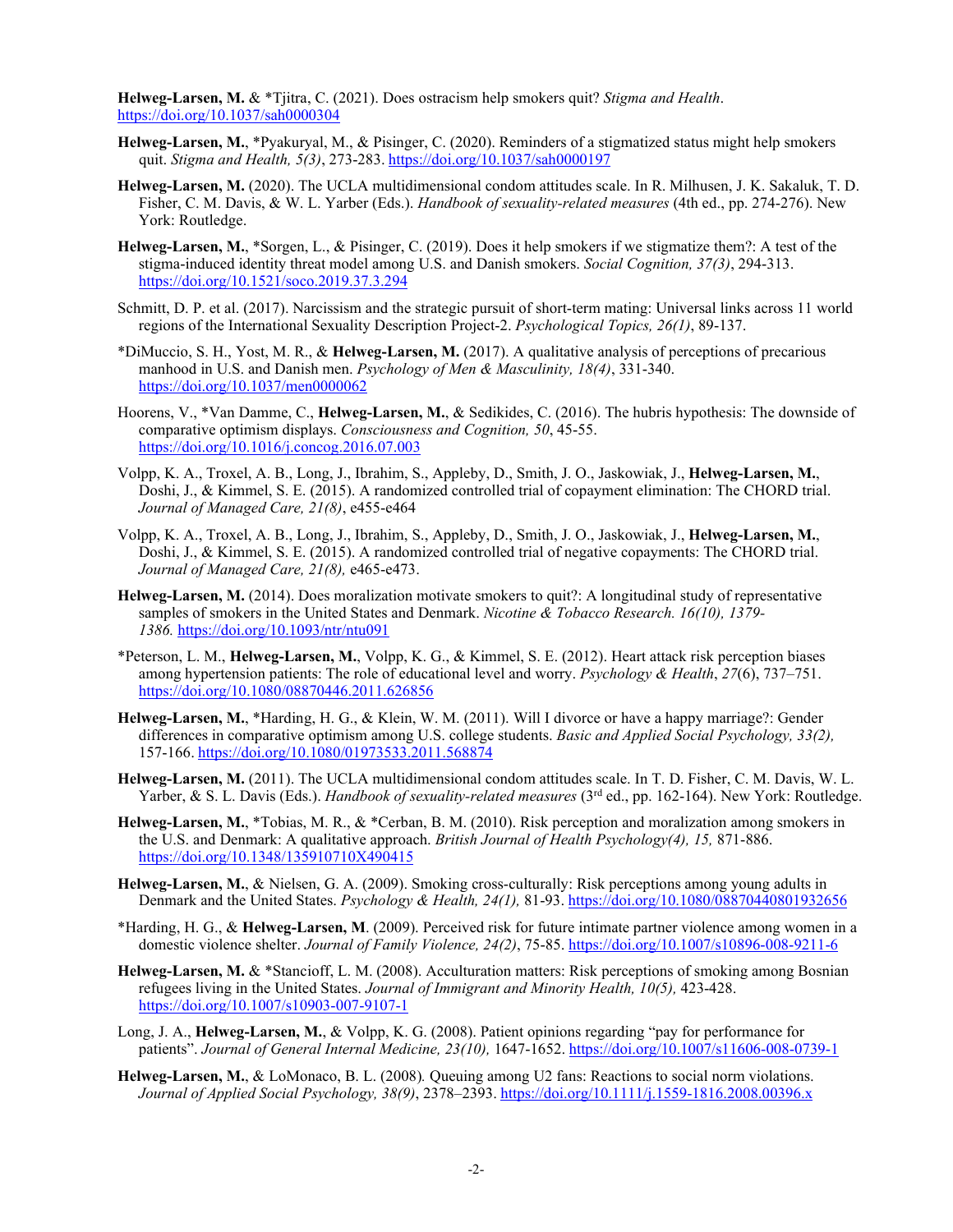- **Helweg-Larsen, M.**, \*Harding, H. G. & \*Kleinman, K. E. (2008). Risk perceptions of dating violence among college women: The role of experience and depressive symptoms. *Journal of Social and Clinical Psychology*, *27(6)*, 551- 571. <https://doi.org/10.1521/jscp.2008.27.6.600>
- \*Gurmankin, A. D., **Helweg-Larsen, M.**, Armstrong, K., Kimmel, S. E., & Volpp, K. G. M. (2005). Comparing the standard visual analog scale and the magnifier scale for assessing risk perceptions. *Medical Decision Making, 25(5),* 560-570. <https://doi.org/10.1177/0272989X05280560>
- \*Meloni, A., **Helweg-Larsen, M.**, \*MacDonald, J. M., & \*Inoue, A. (2005). A world of their own: Acculturation and views on war and interpersonal violence among adult Mennonites. *Psi Chi Journal of Undergraduate Research, 10(2),* 49-53. <https://doi.org/10.24839/1089-4136.JN10.2.49>
- **Helweg-Larsen, M.**, \*Cunningham, S. J., \*Carrico, A., & \*Pergram, A. M. (2004). To nod or not to nod: An observational study of nonverbal communication and status in female and male college students. *Psychology of Women Quarterly, 28(4),* 358-361. <https://doi.org/10.1111/j.1471-6402.2004.00152.x>
- **Helweg-Larsen, M.**, Kjøller, M., & Thoning, H. (2003). Do age and social relations moderate the relationship between self-rated health and mortality among adult Danes? *Social Science and Medicine, 57(7),* 1237-1247. [https://doi.org/10.1016/S0277-9536\(02\)00504-X](https://doi.org/10.1016/S0277-9536(02)00504-X)
- Shepperd, J. A., **Helweg-Larsen, M.**, & \*Ortega, L. (2003). Are comparative risk judgments consistent across time and events? *Personality and Social Psychology Bulletin, 29(9)*, 1169-1180. <https://doi.org/10.1177/0146167203254598>
- \*Klein, C. T. F., & **Helweg-Larsen, M.** (2002). Perceived control and the optimistic bias: A meta-analytic review. *Psychology and Health, 17(4)*, 437-446. <https://doi.org/10.1080/0887044022000004920>
- **Helweg-Larsen, M.**, \*Sadeghian, P., & \*Webb, M. A. (2002). The stigma of being pessimistically biased. *Journal of Social and Clinical Psychology*, *21(1)*, 92-107.<https://doi.org/10.1521/jscp.21.1.92.22405>
- **Helweg-Larsen, M.** & Shepperd, J. A. (2001). Do moderators of the optimistic bias affect personal or target risk estimates? A review of the literature*. Personality and Social Psychology Review, 5(1)*, 74-95. [https://doi.org/10.1207/S15327957PSPR0501\\_5](https://doi.org/10.1207/S15327957PSPR0501_5)
- Kjøller, M., & **Helweg-Larsen, M.** (2000). Suicidal ideation and suicide attempts among adult Danes. *Scandinavian Journal of Public Health, 28(1)*, 54-61.<https://doi.org/10.1177/140349480002800110>
- **Helweg-Larsen, M.**, & \*Howell, C. (2000). Effects of erotophobia on the persuasiveness of condom advertisements containing strong or weak arguments. *Basic and Applied Social Psychology*, *21(2)*, 111-117. <https://doi.org/10.1207/15324830051036199>
- **Helweg-Larsen, M.** (1999). (The lack of) optimistic biases in response to the Northridge earthquake: The role of personal experience. *Basic and Applied Social Psychology, 22(2)*, 119-129. <https://doi.org/10.1207/15324839951036461>
- **Helweg-Larsen, M.** (1999). Students do not overestimate their life expectancy: An alternative demonstration of unique invulnerability. *Teaching of Psychology, 26(3)*, 215-217.
- \*LaBranche, E. R., **Helweg-Larsen, M.**, \*Byrd, C. E., & \*Choquette, R. A. (1997). To picture or not to picture: Levels of erotophobia and breast self-examination brochure techniques. *Journal of Applied Social Psychology*, *27(4)*, 2200-2212. <https://doi.org/10.1111/j.1559-1816.1997.tb01648.x>
- **Helweg-Larsen, M.**, & Collins, B. E. (1997). A social-psychological perspective on the role of knowledge about AIDS in AIDS prevention. *Current Directions in Psychological Science, 6(2)*, 23-26[. https://doi.org/10.1111/1467-](https://doi.org/10.1111/1467-8721.ep11512614) [8721.ep11512614](https://doi.org/10.1111/1467-8721.ep11512614) [Reprinted in M. E. Davis (Ed.), *Annual Editions: Social Psychology* 1999/2000, 2000/2001, 2001/2002 and in E. J. Coats & R. S. Feldman (Eds.), *Classic and Contemporary Readings in Social Psychology* 3/e, 2001.]
- Gibbons, F. X., **Helweg-Larsen, M.**, & Gerrard, M. (1995). Prevalence estimates and adolescent risk behavior: Crosscultural differences in social influence. *Journal of Applied Psychology, 80(1)*, 107-121. <https://doi.org/10.1037/0021-9010.80.1.107>
- **Helweg-Larsen, M.**, & Collins, B. E. (1994). The UCLA Multidimensional Condom Attitudes Scale: Documenting the complex determinants of condom use in college students. *Health Psychology*, *13(3)*, 224-237. <https://doi.org/10.1037/0278-6133.13.3.224> [Reprinted in McCammon, S., Knox, D., & Schacht, C. (2007). *Choices in sexuality (3rd ed.)*. Cincinnati, OH: Atomic Dog Publishing.]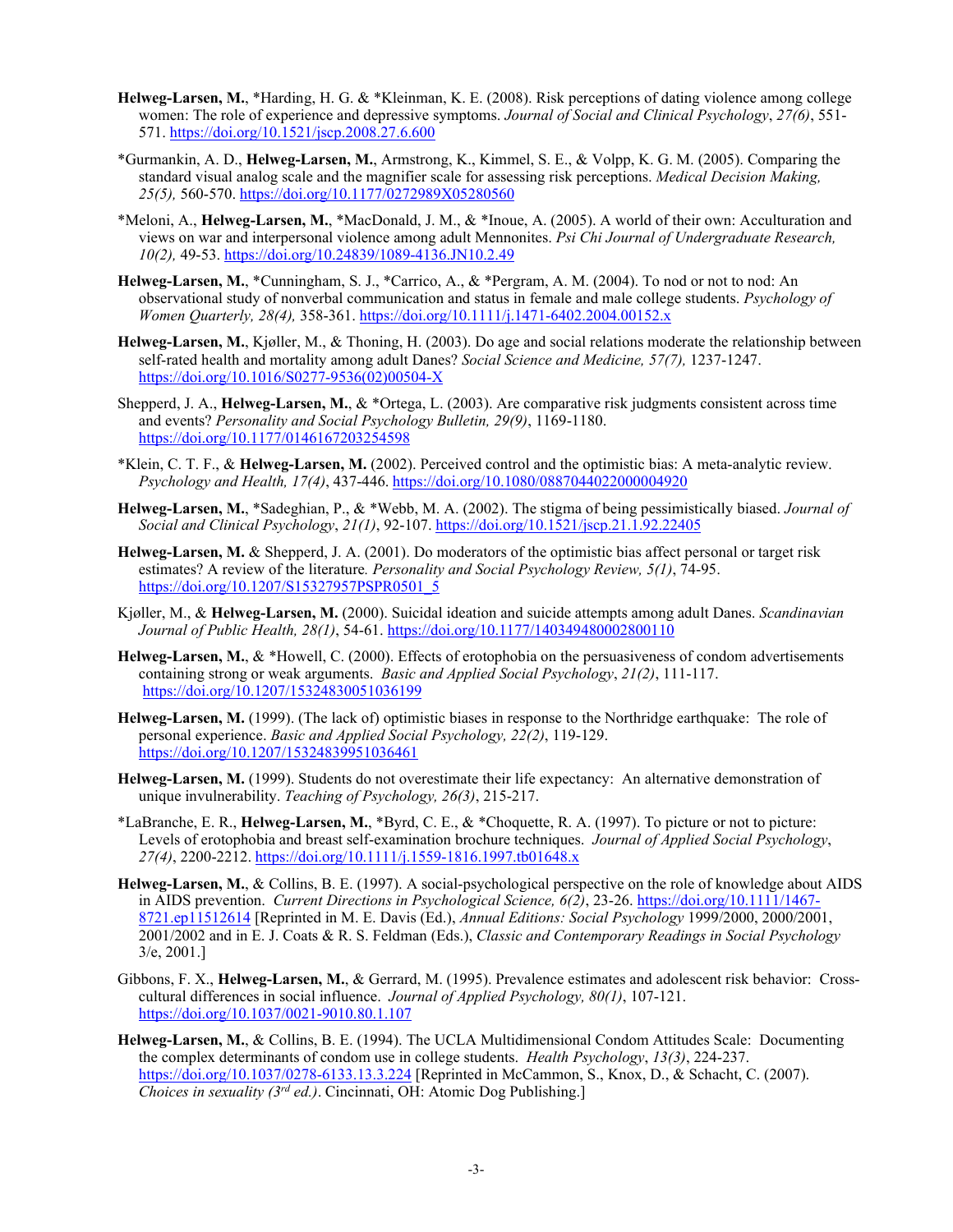#### **MANUSCRIPTS UNDER REVIEW**

**Helweg-Larsen, M.**, & Tsantir, S. B. *What do students think and feel about their risk taking while studying abroad? A qualitative approach.*

#### **MANUSCRIPTS IN PREPARATION**

- **Helweg-Larsen, M.,** Peterson, L. M., & DiMuccio, S. H. *Why do conservatives take fewer COVID-19 precautions?: The role of worry, perceived risk, and trust.*
- DiMuccio, S. H., & Peterson, L. M, & **Helweg-Larsen, M.** *Coronavirus risk perceptions and behaviors are predicted by gendered beliefs.*

#### **CONFERENCE PRESENTATIONS (\*INDICATES STUDENT COLLABORATOR)**

- **Helweg-Larsen, M**., Peterson, L. M., & \*DiMuccio, S. H. (2022, February). *The Interplay of Cognitive and Affective Risks in Predicting COVID-19 Precautions.* [Poster](https://vimeo.com/672112953/680c3c4d1c?fbclid=IwAR2lskYejV_kUO7P7xVIVKtqKdMQiUP5AHfMV6UM43iGQ8VC-JYRTh6m0LU) presented at the Meeting of the Society for Personality and Social Psychology, San Francisco.
- Peterson, L.M., \*DiMuccio, S.H., **Helweg-Larsen, M.**, & \*Yan, Y. (2021, April). *Norms and prototypes predict coronavirus prevention behavioral cognitions and behaviors in the United States.* Society of Behavioral Medicine annual conference, online. [Received a Citation Abstract award]
- \*Tjitra, C. & **Helweg-Larsen, M.** (2021, February). *Ostracizing Smokers in a Cyberball Game: Social Exclusion Causes Greater Interest in Quitting-Related Cognitions, Attitudes, and Intentions.* [Poster](https://osf.io/kqts9/) presented at the Meeting of the Society for Personality and Social Psychology, online.
- **Helweg-Larsen, M.** (2020, December). *Why we are not very good at risk management*. Talk presented at the International Risk Management Conference, online.
- \*Pyakuryal, M., & **Helweg-Larsen, M.** (2020, February). *Reminders of a stigmatized status might help smokers quit*. Poster presented at the Meeting of the Society for Personality and Social Psychology, New Orleans.
- \*Sorgen, L., **Helweg-Larsen, M.**, & \*Valeur, B. (2019, March). *The effects of stigma-induced identity threat among U.S. and Danish Smokers*. [Poster](https://osf.io/3ca6m/) presented at the Meeting of the International Convention of Psychological Science, Paris, France.
- **Helweg-Larsen, M.**, \*Pyakuryal, M., \*Booth, M., \*Coates, S., & \*Gerhard, S. (2019, February). *Does it help smokers if we stigmatize them?* [Poster](https://osf.io/6ueh8/) presented at the Meeting of the Society for Personality and Social Psychology, Portland, OR.
- **Helweg-Larsen, M.**, \*Weigert, M., \*Sorgen, L., \*Nierva, A., & \*Marshall, E. (2018, March). *Stigmatization and the role of rejection sensitivity among heavy smokers.* Talk presented at the Meeting of the Society for Personality and Social Psychology, Atlanta, GA.
- **Helweg-Larsen, M.**, Hoorens, V., Van Damme, C, & Sedikides, C. (2017, January). *The hubris hypothesis: The downside of comparative optimism displays* (part of a symposium on "The Dark Side of Striving for and Experiencing Uniqueness"). Talk presented at the Meeting of the Society for Personality and Social Psychology, San Antonio, TX.
- \*DiMuccio, S.H., **Helweg-Larsen, M**., Yost, M. (2015, May). *Beliefs about precarious manhood in young Danish men: An interview study*. Poster presented at the Association of Psychological Science Annual Convention, New York, NY.
- **Helweg-Larsen, M.** (2015, February). *Smoking risk beliefs among smokers and non-smokers in Denmark, the U.S., Bulgaria and Spain*. Poster presented at the Meeting of the Society for Personality and Social Psychology, Long Beach, CA.
- **Helweg-Larsen, M.** (2014, August). *Explaining (tepid) tobacco control in Denmark: The role of risk perception, moralization, and tobacco industry interference*. Poster presented at the Convention of the American Psychological Association, Washington, DC.
- **Helweg-Larsen, M.** (2013, March). *Effects of worry and perceived risk on smoking cessation in two cultures*. Poster presented at the Meeting of the Eastern Psychological Society, New York, NY.
- **Helweg-Larsen, M.** (2013, January). *Moralization, risk perception, and smoking cessation among Danish and U.S. smokers.* Poster presented at the Meeting of the Society for Personality and Social Psychology, New Orleans, LA.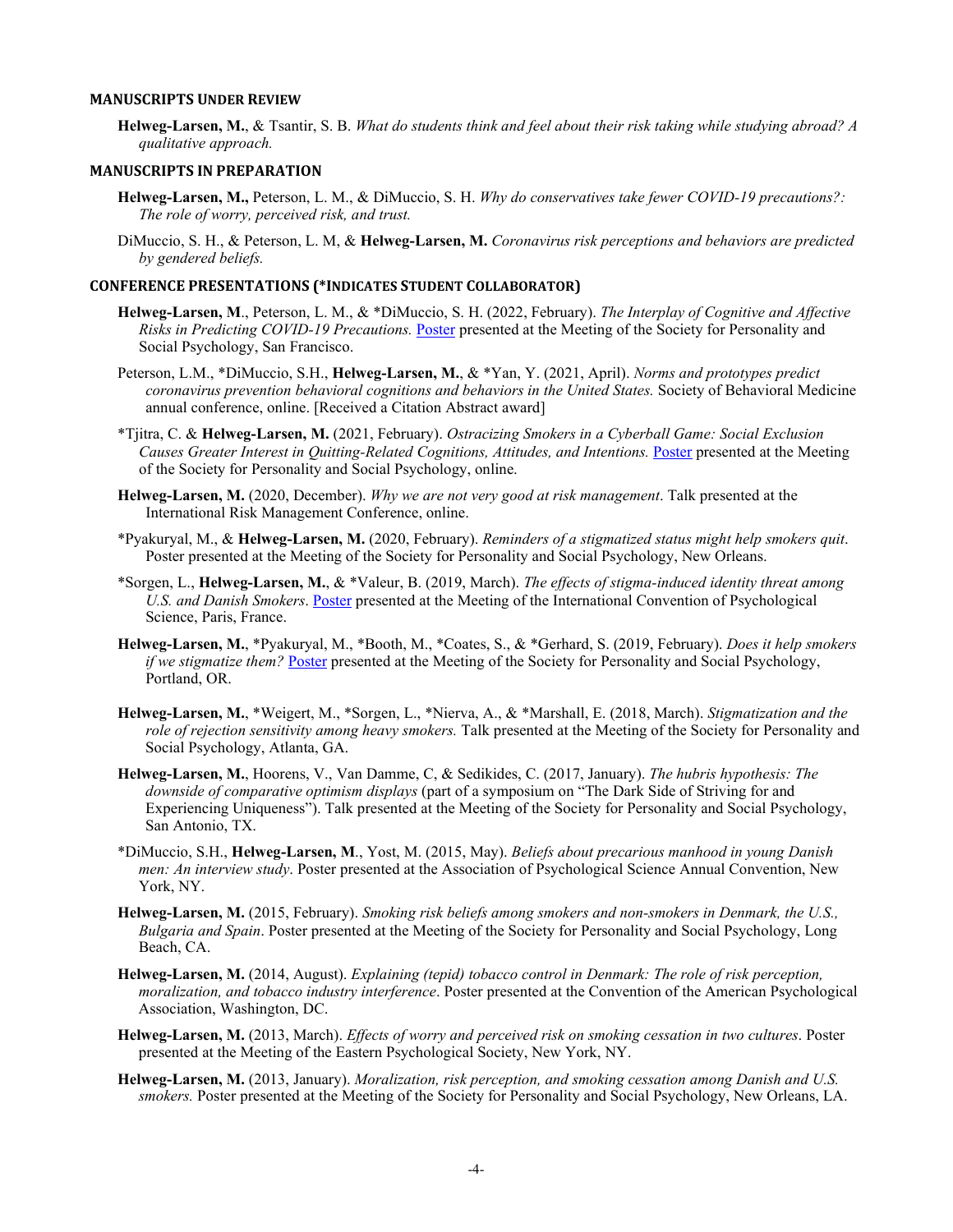- **Helweg-Larsen, M.** (2012, January). *Validation of the moralization of smoking scale*. Poster presented at the Meeting of the Society for Personality and Social Psychology, San Diego, CA.
- \*Taylor, C. T., \*Funtarova, D., & **Helweg-Larsen, M.** (2010, May). *A cross-cultural study of moralization among American and Danish smokers and non-smokers.* Poster presented at the Convention of the Association of Psychological Science, Boston, MA.
- **Helweg-Larsen, M.**, \*Cerban, B. M., & \*Tobias, M. R. (2010, May). *Risk perception and moralization among smokers in the U.S. and Denmark: A qualitative approach.* Poster presented at the Convention of the Association of Psychological Science, Boston, MA.
- \*Kob, A. & **Helweg-Larsen, M.** (2010, May). *Cross-cultural smoking: A survey study of risk perception and moralization among American and Danish smokers and non-smokers.* Poster presented at the Convention of the Association of Psychological Science, Boston, MA.
- **Helweg-Larsen, M.**, \*Harding, H. G., & Klein, W. M. (2010, February). *Will I divorce or have a happy marriage?: Gender differences in comparative optimism among U.S. college students*. Poster presented at the Meeting of the Society for Personality and Social Psychology, Las Vegas, NV.
- Kimmel, S. E. et al (2009, August). *A randomized controlled trial of copayment reductions for blood pressure medication: The CHORD trial.* Poster presented at the 25th International Conference on Pharmaco-epidemiology & Therapeutic Risk Management, Providence, RI.
- **Helweg-Larsen, M.** (2009, February). *Conducting research on social-health psychology at a small college.* Invited talk at the 2009 Meeting of the Society for Personality and Social Psychology Training Committee Pre-Conference Co-Sponsored by The National Cancer Institute: Health Research in Social and Personality Psychology, Tampa, FL.
- **Helweg-Larsen, M.**, \*Tobias, M. R., & \*Cerban, B. M. (2009, February). *Moralization, risk perception and risk reduction: A qualitative interview study of U.S. smokers*. Poster presented at the Meeting of the Society for Personality and Social Psychology, Tampa, FL.
- **Helweg-Larsen, M.** (2008, February). *Is smoking dangerous?: Risk perceptions of smoking among American and Danish young adults.* Poster presented at the Meeting of the Society for Personality and Social Psychology, Albuquerque, NM.
- **Helweg-Larsen, M.** & LoMonaco, B. L. (2007, May). *Queuing among U2 fans: Reactions to social norm violations.*  Poster presented at the Meeting of the Association for Psychological Science, Washington, DC.
- Long, J. A., **Helweg-Larsen, M.**, & Volpp, K. G. (2007, April). *Acceptability of pay for performance for patients.*  Poster presented at the Society of General Internal Medicine National Meeting, Toronto, Canada.
- **Helweg-Larsen, M.** & \*Harding, H. G. (2007, January). *Hypertensive patients and battered women: Perceived risk reduction predicts intentions.* Poster presented at the Meeting of the Society for Personality and Social Psychology, Memphis, TN.
- \*Stancioff, S. & **Helweg-Larsen, M.** (2006, May). *Acculturation matters: Risk perceptions of smoking among Bosnian refugees in the U.S.* Poster presented at the Convention of the Association for Psychological Science, New York, NY.
- \*Bettencourt, A. R., **Helweg-Larsen, M.**, \*Hoover, A., Kimmel, S., & Volpp, K. (2006, May). *Predicting self-rated health from perceived and actual cardiovascular risk among hypertensive patients.* Poster presented at the Convention of the Association for Psychological Science, New York, NY.
- **Helweg-Larsen, M.**, \*DiDominick, K., Kimmel, S., & Volpp, K. (2005, November). *When is perceived risk related to behavior? The case of hypertension.* Paper presented at the Meeting of the Society of Southeastern Social Psychologists, Atlantic Beach, FL.
- **Helweg-Larsen, M.**, \*Meloni, A., Gurmankin, A., Kimmel, S., & Volpp, K. (2005, July). *Worry and risk perceptions about heart attack and stroke in hypertensive patients.* Poster presented at the 9th European Congress of Psychology, Granada, Spain.
- **Helweg-Larsen, M.**, \*Peterson, L., \*Bettencourt, A., Kimmel, S., & Volpp, K. (2005, March). *Socio-economic status and race difference in optimistic bias among hypertensive patients.* Poster presented at the Eastern Psychological Association Conference, Boston, MA.
- **Helweg-Larsen, M.**, \*Harding, H., & \*Kleinman, K. (2005, March). *Optimistic bias in dating violence among college women.* Poster presented at the Eastern Psychological Association Conference, Boston, MA.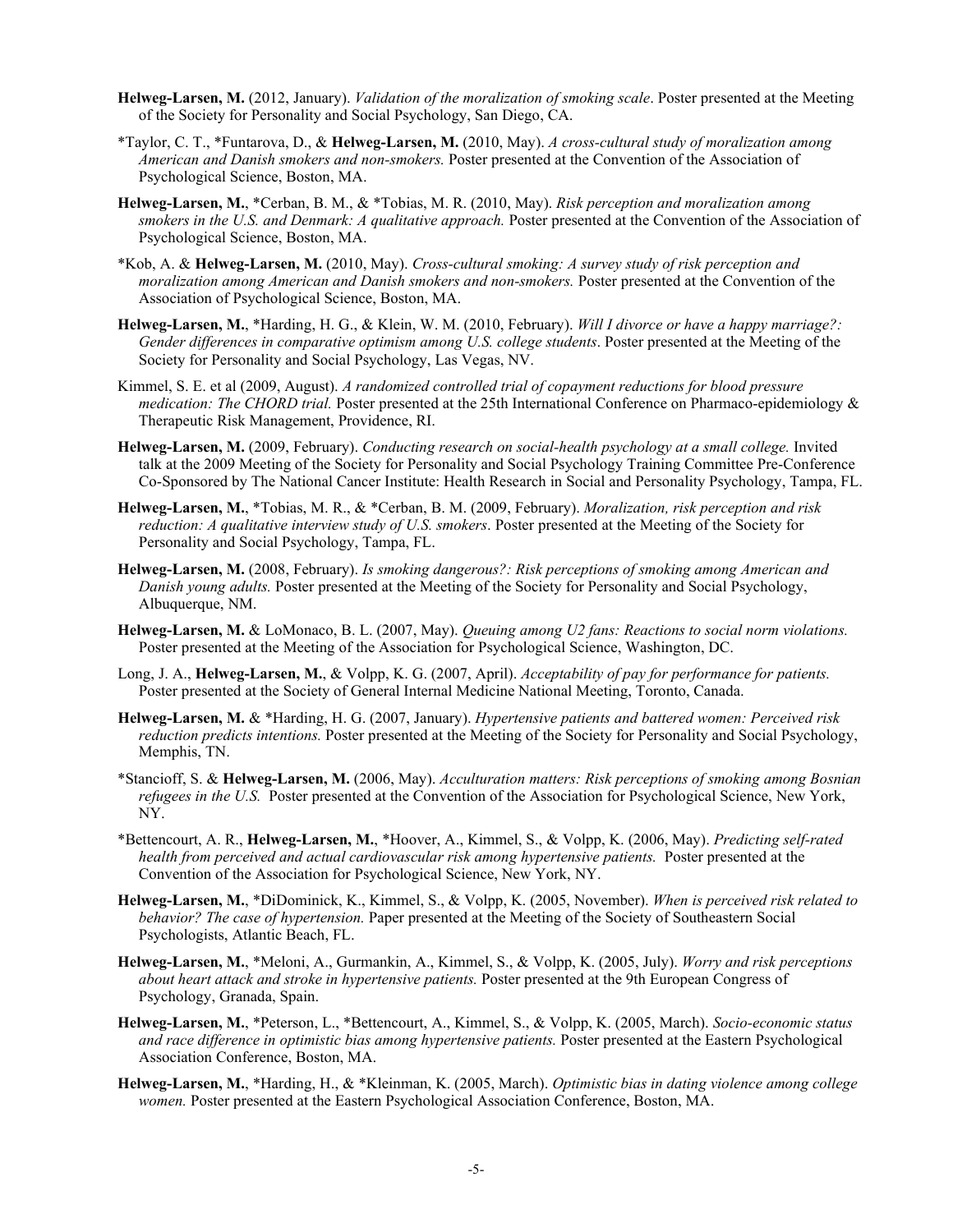- **Helweg-Larsen, M.**, Gurmankin, A., \*DiDominick, K., \*Meloni, A., \*Peterson, L., Kimmel, S., Armstrong, K., Volpp, K. (2004, April). *Comparative and absolute risk biases of heart attack and stroke among hypertensive patients.* Poster presented at the Eastern Psychological Association Conference, Washington, DC.
- \*Pergram, A. M., \*Cunningham, S. J., \*Carrico, A., & **Helweg-Larsen, M.** (2002, April). *Nonverbal communication and status: An observational study of subordination in male college students.* Poster presented at the Spring Conference of the Kentucky Psychological Association, Louisville, KY.
- **Helweg-Larsen, M.** (2002, February). Optimistic bias in ultralight pilots. Poster presented at the Conference of the Society for Personality and Social Psychology, Savannah, GA.
- **Helweg-Larsen, M.** (2001, February). *The stigma of being pessimistically biased*. Poster presented at the Conference of the Society for Personality and Social Psychology, San Antonio, TX.
- **Helweg-Larsen, M.**, & Shepperd, J. A. (2000, February). *Personal and target moderators of the optimistic bias*. Poster presented at the Conference of the Society for Personality and Social Psychology, Nashville, TN.
- **Helweg-Larsen, M.** (1999, March). *Landing your dream job in academe: Marketing yourself for research or teachingoriented positions*. Presentation and discussion group at the Southeastern Psychological Association Annual Conference, Savannah, GA.
- Kjøller, M., & **Helweg-Larsen, M.** (1998, December). *Prevalence of self-reported suicide attempts among adult Danes: Data from a representative national survey*. Poster presented at the European Public Health Association Annual Conference, Göteborg, Sweden.
- **Helweg-Larsen, M.**, & Shepperd, J. A. (1997, October). *The optimistic bias: Moderators and measurement concerns*. Poster presented at the Annual Conference of the Society of Experimental Social Psychologists, Toronto, Canada.
- **Helweg-Larsen, M.**, \*LaBranche, E. R., \*Byrd, C. E., & \*Choquette, R. A. (1996, November). *To Picture or Not to Picture: Levels of erotophobia and breast self-examination brochure techniques.* Poster presented at the annual meeting of the Society of Southeastern Social Psychologists, Virginia Beach, VA.
- Swinkels, A., Giuliano, T. A., & **Helweg-Larsen, M.** (1996, August). *Assessing mood awareness in diverse groups*. Poster presented at the 104th Annual Convention of the American Psychological Association, Toronto, Canada.
- **Helweg-Larsen, M.** (1996, January). *Demonstrating the elaboration likelihood model from magazine ads: A student project*. Poster presented at the 18th annual meeting of the National Institute of the Teaching of Psychology, St. Petersburg Beach, FL.
- **Helweg-Larsen, M.** (1995, November). *Can the optimistic bias be manipulated and what difference does it make?*  Paper presented at the annual meeting of the Society of Southeastern Social Psychologists in Boca Raton, FL.
- **Helweg-Larsen, M.** (1995, August). *Why Americans are so optimistically biased: The role of social comparison.* Poster presented at the 103rd Annual Convention of the American Psychological Association in New York City.
- **Helweg-Larsen, M.** (1994, March). *Why it won't happen to me: Optimistic biases in AIDS risk perception*. Poster presented at the 11th meeting of the University-wide AIDS Research Program's Annual Investigators' Meeting, San Francisco, CA.
- **Helweg-Larsen, M.** (1993, June). Beyond education: Predicting college students' intentions to use condoms. In B.E. Collins & M. Helweg-Larsen (Co-chairs), *Understanding attitudes towards sexual risk taking.* Symposium conducted at the 5th meeting of the American Psychological Society, Chicago, IL.
- **Helweg-Larsen, M.**, & Gibbons, F. X. (1992, May). *Self-esteem, gender, and perceived vulnerability to sexually transmitted diseases*. Poster presented at the 72nd meeting of the Western Psychological Association, Portland, OR.
- **Helweg-Larsen, M.**, & Collins, B. E. (1991, August). *Framing messages to promote condom use*. Poster presented at the 99th meeting of the American Psychological Association, San Francisco, CA.
- **Helweg-Larsen, M.** (1990, April). *Hints for prospective graduate students from the 1989 entering psychology class at UCLA*. Invited Symposium presented at the 70th meeting of the Western Psychological Association, Los Angeles, CA.
- **Helweg-Larsen, M.** (1989, April). *Smoking, risk assessment and cognitive dissonance*. Paper presented at the 69th meeting of the Western Psychological Association, Reno, NV.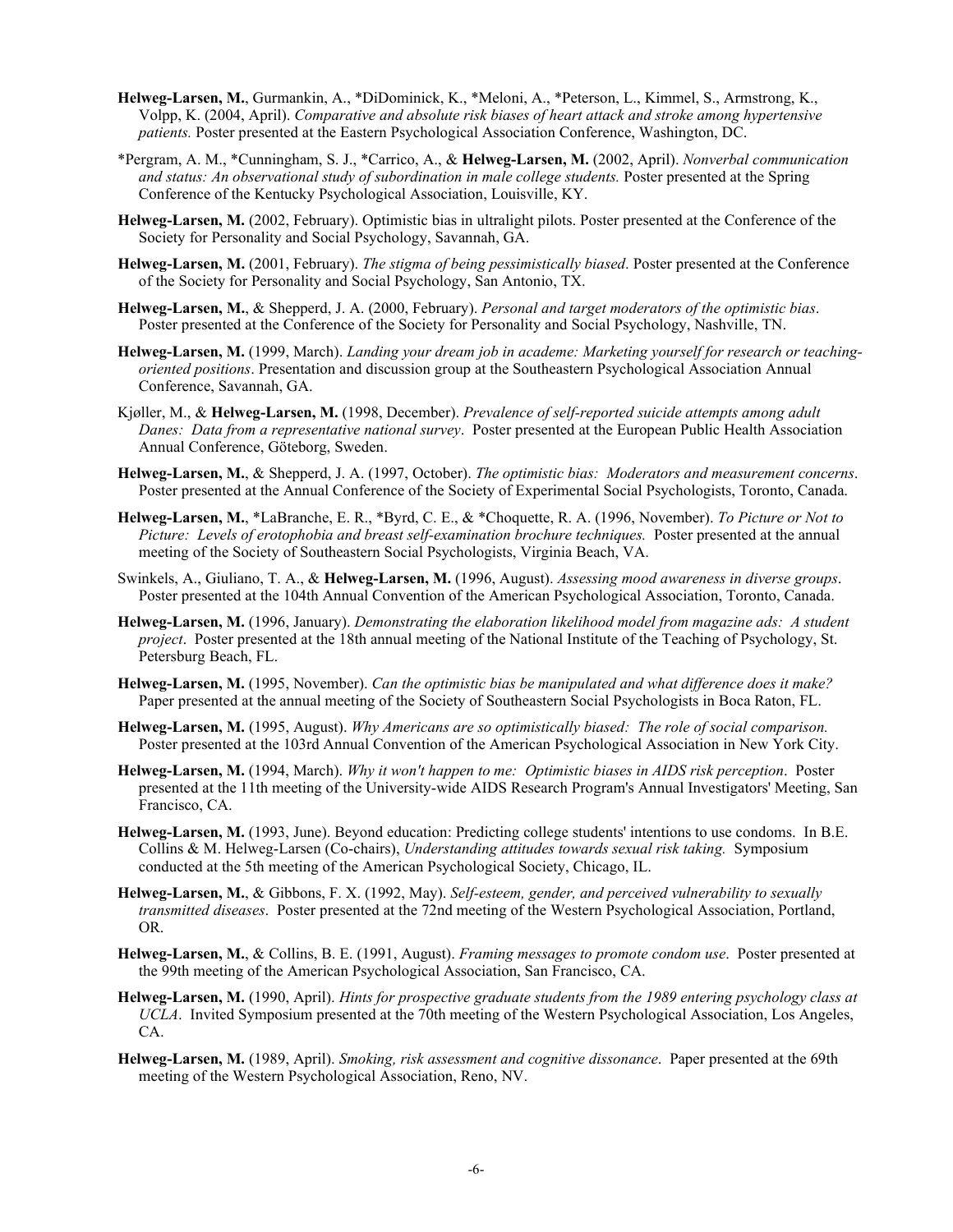#### **INVITED PRESENTATIONS @ DICKINSON COLLEGE**

- *Danish Words to Reduce Stress, Explained by a Dane.* Webinar presented to the Alumni network and broader community. Dickinson College, April 13, 2021.
- *Why we are not good at risk assessment.* [Webinar](https://www.youtube.com/watch?v=kmwmyhiqqpg&ab_channel=DickinsonAlumni) presented to the Alumni network and broader community. Dickinson College, November 18, 2020.
- Optimistic Bias and the Coronavirus. Virtual [presentation,](https://www.youtube.com/watch?v=pPIC_ckABNI&app=desktop&ab_channel=ClarkeForumforContemporaryIssues) Clarke Forum, Dickinson College, April 6, 2020.
- *Pyt.* Webinar presented to the Alumni network and broader community. Dickinson College, October 31, 2019.
- *Success in college: A growth mindset.* Presentation to the incoming class of first year students ("Common Experience"), August 26, 2016.
- *Citation for the honorary degree awarded to David Satcher (the 16h Surgeon General of the United States).* Wrote citation and presented it during Commencement, May 22, 2016.
- *Perceived Risk of Ebola among Americans.* Panel presentation on Ebola. Clarke Forum, December 4th, 2014.
- *Moralization of smokers: The experience and consequences of moralization among US and Danish smokers.* Health Studies Brown Bag Series, Dickinson College, February 20, 2014.
- *Smoking, moralization, and perceived risk*. Faculty Tea, Dickinson College, November 2008.
- *Risk perceptions of smoking among American and Danish young adults*. Department of Psychology, Dickinson College, October 2007.
- *Why people believe weird things: Science and the paranormal.* Key Note Address Science Dinner, Dickinson College, April 2006.
- *So you think it won't happen to you? Risk perception and natural disasters.* Campus wide presentation sponsored by the 43rd Annual Public Affairs Symposium "Living on a Risky Planet," Dickinson College, December 2005.
- *What are the odds: Poker at Dickinson*. Common Hour Panel Presentation, Dickinson College, September 2005.
- *Where are the women? The gender divide in science*. Common Hour Panel Presentation, Dickinson College, March 2005.
- *The benefits of studying abroad: Research and personal anecdotes*. Phi Beta Delta International Honor Society, Dickinson College, Keynote speaker and inductee, October 2003.

*Spectrum of sexuality*. Pandora Panel Presentation, Dickinson College, February 2003.

*Teaching 9-11*. Common Hour Panel Presentation, Dickinson College, September 2002.

#### **OTHER INVITED PRESENTATIONS**

- *Writing for General Audiences.* Presentation to the Society for Personality and Social Psychology, Free Form Fridays, Friday January 21, 2022.
- *How to Write for General Audiences.* Presentation to the Early Career Research Group, School of Psychology, University of East Anglia, UK, June 21, 2021.
- *Smoking Stigma: Methodological Approaches and Findings.* Guest Lecture, UCLA Health Psychology Graduate Couse, November 5<sup>th</sup>, 2020.
- *Does stigma help or hinder smokers' willingness to quit?* Addiction Interdisciplinary Research Group, University of East Anglia, Norwich, UK, May 6, 2020.
- *How does stigmatization affect smokers' willingness to quit?* School of Psychology, University of East Anglia, Norwich, England, November 6, 2019.

*Moralization of Smokers: The Experience and Consequences of Moralization among US and Danish Smokers*:

- Tobacco Control Research Branch, National Cancer Society, September 18, 2013.
- Southeast Center for Research to Reduce Disparities in Oral Health, College of Dentistry, University of Florida, December 3, 2013.
- Department of Psychology, University of California, Santa Barbara, January 24, 2014.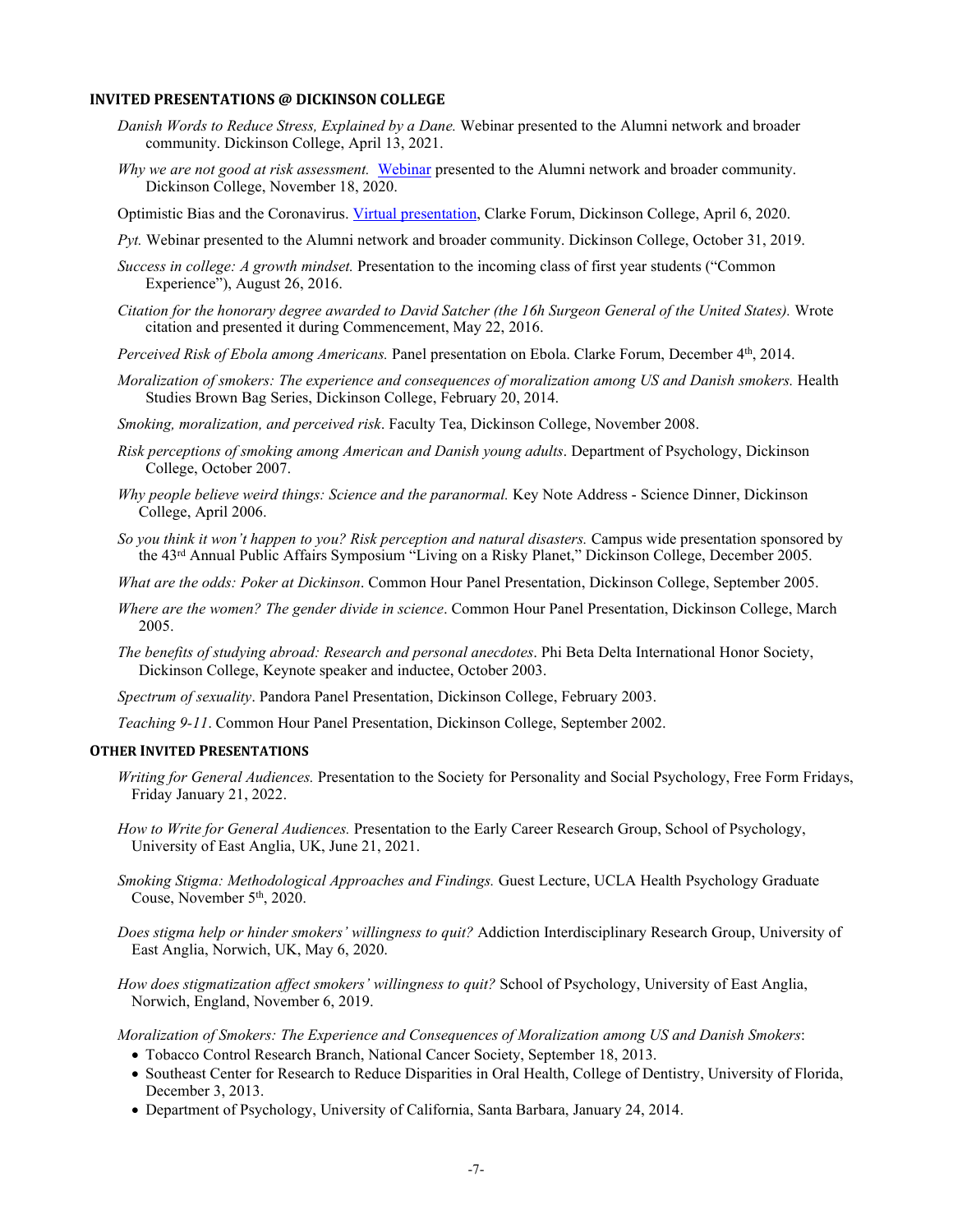- Health Psychology Brown Bag, Department of Psychology, University of California, Los Angeles, January 29, 2014.
- *Oplevet personlig risiko og optimistic bias* [Perceived personal risk and optimistic bias]. Danish Society for Risk Judgment [Selskabet for Risikovurdering]. June 6, 2012.

*Moralization and risk perception in smokers in the U.S. and Denmark:*

- Department of Psychology, University of Sheffield, UK, November 2010.
- Danish Institute for Study Abroad (DIS), Copenhagen, Denmark, March 2011.
- Department of Psychology, Catholic University, Leuven, Belgium, May 2011.

*Er det farligt at ryge?: Risikoopfattelse om rygning blandt unge i Danmark og USA* [Is it dangerous to smoke: Risk perceptions about smoking among youth in Denmark and the U.S.]. The Danish Cancer Society and the National Institute of Public Health, Copenhagen, Denmark, June 2007.

- *Risk perceptions of smoking among American and Danish young adults*. Department of Psychology, University of Pittsburgh, April 2007.
- *The liberal arts college job*. Department of Psychology, University of Pittsburgh, April 2007.
- *Culture and risk perceptions: The case of smoking*. Department of Psychology, University of Florida, February 2007.
- *How to get a job at a liberal arts college*. Department of Psychology, University of Florida, February 2007.
- *Are you less at risk than others?: The role of risk perceptions in health-related decisions*. Department of Psychology, Gettysburg College, April 2005.
- *Getting a job at a liberal arts institution*. Department of Psychology, University of Florida, October 1999.
- *The optimistic bias and its moderators: When people are less likely to have biased thoughts*. Department of Psychology, University of Kentucky, September 1998.
- *Optimistic bias: Befolknings undervurdering af sygdomsrisiko* [The optimistic bias: The population's underestimation of disease risk]. Danish Society for Psychosocial Medicine, May 1998.
- *(The lack of) optimistic biases in response to the 1994 Northridge earthquake: The Role of Personal Experience.* Department of Psychology, University of Florida, March 1997.
- *To picture or not to picture: Levels of erotophobia and breast self-examination brochure techniques.* Department of Psychology, University of Florida, October 1996.
- *Optimists and the optimistic bias: When are the consequences negative?* Department of Psychology, University of Florida, December 1995.
- *A cross-cultural investigation of the optimistic bias*. Department of Psychology, University of North Florida, January 1995.
- *Why it won't happen to me: A cross-cultural investigation of social comparison as a cause of the optimistic bias.* Department of Psychology, University of Florida, September 1994

#### **ARTICLES WRITTEN FOR GENERAL AUDIENCES**

- As the pandemic rages, the US could use a little bit more 'samfundssind'[. The Conversation,](https://theconversation.com/as-the-pandemic-rages-the-us-could-use-a-little-bit-more-samfundssind-150804) December 4, 2020. About 30,000 readers and many reprints including [US News and World](https://www.usnews.com/news/best-countries/articles/2020-12-04/denmark-has-a-word-to-help-deal-with-pandemic-stress) Report
- In battling the coronavirus, will 'optimistic bias' be our undoing?, [The Conversation,](https://theconversation.com/in-battling-the-coronavirus-will-optimistic-bias-be-our-undoing-134476) March 25, 2020. About 55,000 readers and many media contacts (see below)
- A Danish word the world needs to combat stress: Pyt, [The Conversation,](https://theconversation.com/a-danish-word-the-world-needs-to-combat-stress-pyt-112216) February 27, 2019. About 380,000 readers and many media contacts and reprints including th[e Washington Post.](https://www.washingtonpost.com/national/health-science/angry-worried-stressed-out-just-say-pyt/2019/03/01/9e180c1e-3ac7-11e9-a06c-3ec8ed509d15_story.html)
- Why Denmark dominates the World Happiness Report rankings year after year, [The Conversation,](https://theconversation.com/why-denmark-dominates-the-world-happiness-report-rankings-year-after-year-93542) March 20, 2018. About 550,000 readers. Multiple print and media appearances (see below).

## **INTERVIEWS IN NEWSPAPERS, MAGAZINES, PODCASTS, AND OTHER MEDIA**

#### **Newspapers and Magazines**

- "Why the Danish art of 'pyt' could be your cure to post-pandemic anxiety." [Vogue Scandinavia.](https://blogs.dickinson.edu/helwegm/files/2021/10/Vogue-Scandinavia-Why-the-Danish-art-of-pyt-could-be-your-cure-to-post-pandemic-anxiety.pdf) October 16, 2021.
- "Struggling to assess pandemic risks? You're not alone.[" National Geographic](https://www.nationalgeographic.com/science/article/struggling-to-assess-pandemic-risks-youre-not-alone)*,* July 30, 2021.
- "Why We're Bad at Assessing Risk and How to Make Better Decisions." [Bottom Line Personal,](https://bottomlineinc.com/life/personal-care/why-were-bad-at-assessing-risk) May 15, 2021.
- "The hard work of going away for a long, long time.[" Washington Post](https://www.washingtonpost.com/lifestyle/travel/long-term-travel-remote-work/2021/01/06/72affc40-4b90-11eb-839a-cf4ba7b7c48c_story.html)*,* January 7, 2021.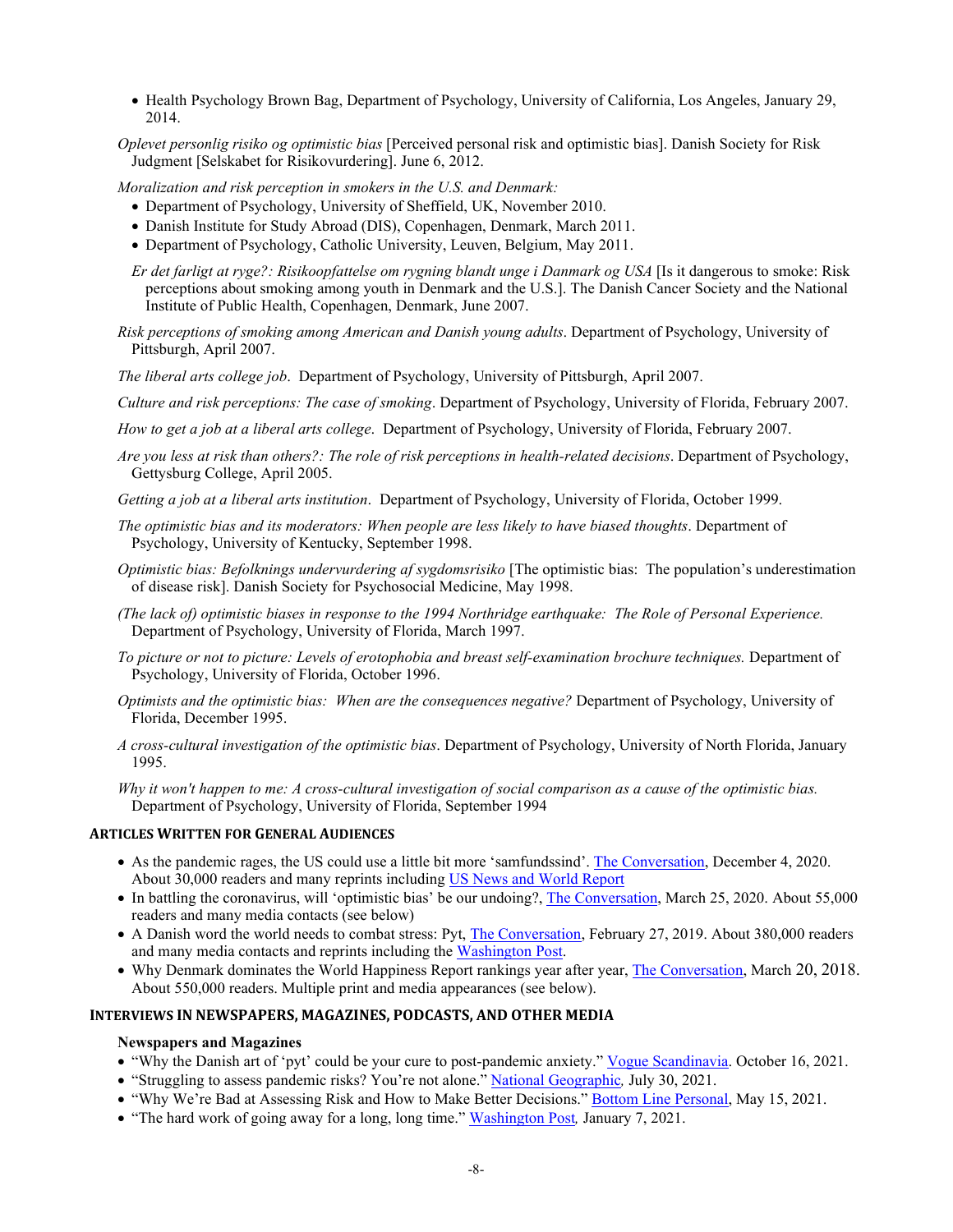- "Deal with it the Danish way." [Natural Health,](https://www.naturalhealthmagazine.co.uk/wellbeing/deal-with-it-the-danish-way) October 8, 2020.
- **"**Airlines say it's safe to fly. Travelers are skeptical. Who's right?**"** [Atlanta Journal-Constitution,](https://www.ajc.com/news/business/airlines-say-its-safe-to-fly-travelers-are-skeptical-whos-right/M54FVDDVIRAFPJJ7DI3OGT3GXE/) Sept 19. 2020.
- "Happiness Museum looks at brighter feelings in uncertain times." [CNN,](http://us.cnn.com/travel/article/happiness-museum-copenhagen-denmark-wellness/index.html) August 27, 2020.
- "The New Rules of Dating." New [York Times,](https://www.nytimes.com/2020/07/18/at-home/coronavirus-pandemic-dating.html) July 18, 2020.
- "Why You're Probably Not So Great at Risk Assessment." [New York Times,](https://www.nytimes.com/2020/06/30/smarter-living/why-youre-probably-not-so-great-at-risk-assessment.html) June 30, 2020.
- "Coronavirus and Optimism Bias: Why Some People are Certain they Won't Catch COVID-19." [London Evening](https://www.standard.co.uk/news/health/coronavirus-optimism-bias-why-people-think-wont-catch-covid-19-a4384421.html)  [Standard, March](https://www.standard.co.uk/news/health/coronavirus-optimism-bias-why-people-think-wont-catch-covid-19-a4384421.html) 13, 2020.
- "Derfor har især danske rygere så svært ved at stoppe" [That's why Danish smokers have a hard time quitting]. An article about Marie Helweg-Larsen and her research in Berlingske (a Danish national newspaper) in their series "Danes who Rock the World" [Berlingske \(](http://blogs.dickinson.edu/helwegm/files/2019/08/2019-08-27_Danes-who-rock-the-World-article_-Berlingske-newspaper-1.pdf)original in Danish). August 27, 2019. Translated to [English.](https://blogs.dickinson.edu/helwegm/files/2022/01/Helweg-Larsen_Danes-Who-Rock-the-World_Berlingske_EnglishTranslation.pdf)
- Interview about the Danish word *Pyt* in the Argentinian national newspaper [La Nacion,](https://www.lanacion.com.ar/lifestyle/pyt-palabra-danesa-mundo-necesita-nid2258098) June 15, 2019.
- Quoted in article about happiness "Champions du monde!" [Geo,](https://blogs.dickinson.edu/helwegm/files/2021/08/Scandinaves-champions-bonheur-GEOHS78-JPr%C3%A9vost.pdf) p. 26-27, August, 2018.
- Featured Grantee: Marie Helweg-Larsen, [National Cancer Institute,](https://staffprofiles.cancer.gov/brp/granteeProfile.do?contactId=33026747&name=Marie-Helweg-Larsen&grpId=52814) Behavioral Research Program. 2018.
- "The Real Costs of Smoking." WalletHub, January 17, 2017
- "Why You're Always in the Slowest-Moving Line, according to Science." *Men's Health*, September 30, 2015.
- "Most PPL customers stay put as rates rise." *The Patriot News*, January 19, 2010.
- "Driven to distraction. Cell phones, reading, makeup, keep Portland drivers' eyes off the road." *The Portland Tribune*, March 19, 2009.
- "U2 fans queue in mysterious ways." *The Sunday Times*, November 16, 2008.
- "Gig-goers guide to the art of queue jumping." *New Scientist*, November 6, 2008.
- "Dickinson professor to study smoking." *The Sentinel*, Carlisle, PA, August 14, 2008.
- "Region's smoking rate is among highest in state." *Observer-Dispatch*, Utica, New York, November 18, 2007.
- "Dickinson students to assist in study." *The Patriot-News*, January 23, 2003.
- "Why nobody likes pessimists." *Mindful Things*, March 8, 2002.
- "Baring all." *Allure* Magazine, August 1998.
- "UF Researcher: Erotic Photos Deter Some Women From Breast Self-Exams." *Science Daily, April 16, 1998.*

## **Radio Interviews**

- Interview with Darryl Morris a[t talkRadio](http://blogs.dickinson.edu/helwegm/files/2021/01/MarieHelwegLarsen.mp3) about optimistic bias, why we think we're less at risk than other people, and what to do about it. Aired Saturday 1/23/21 at 7:40 AM GST.
- Revisiting the Optimistic Bias at this point in the pandemic. Live interview on [Wisconsin Public Radio,](https://www.wpr.org/revisiting-optimism-bias-point-pandemic) January 4, 2021.
- "Why Americans could use more community spirit". Interviewed on [Danish National Radio,](https://www.dr.dk/radio/p1/p1-morgen/p1-morgen-2020-12-19#!00:32:19) DR P1 Morgen [in Danish], Dec 19. 2020. [link only works from Denmark]
- Here's why some are too optimistic about the pandemic. Interview on [NPR Marketplace,](https://www.marketplace.org/2020/10/15/heres-why-some-people-too-optimistic-about-pandemic/) October 15, 2020.
- How Danes use 'Pyt' during corona, what makes them happy, and what can we learn from that. Interview on BBC Radio Scotland, begins at 1:35, October 1, 2020.
- Psychology And Coronavirus: How Our 'Optimistic Bias' May Be Affecting Our Response. Live interview with [Wisconsin Public Radio,](https://www.wpr.org/psychology-and-coronavirus-how-our-optimistic-bias-may-be-affecting-our-response) April 6, 2020.
- Why do some people see themselves as less susceptible to risk than others? Live interview on WITF [SmartTalk](https://www.witf.org/2020/03/30/the-coronavirus-on-smart-talk-monday-learning-at-home-partnerships-upmc-drive-through-testing-sites-and-why-some-dont-feel-at-risk-from-covid-19/) (32:12 – end), March 30, 2020.
- "Exporting the word Pyt" [Pyt som eksportvare]. Live Radio interview in Danish [Kulturen på P1,](https://www.dr.dk/radio/p1/kulturen-pa-p1/kulturen-pa-p1-2019-03-06?fbclid=iwar15t8lq5twhdwivw9lwphpuxy0qim92gzioy0ddck3sx7o8gvuo-zwed_0#!01:43:59) June 6, 2019.
- "Remember to say pyt" [Husk at sige pyt med Marie Helweg-Larsen]. Radio interview in Danish with [Radio Nova,](https://www.mixcloud.com/aftenklubben/husk-at-sige-pyt-med-marie-helweg-larsen/) March 19, 2019.
- "Want To Be Happier? Try A Little Hygge." Radio interview Wisconsin [Public Radio,](https://www.wpr.org/want-be-happier-try-little-hygge) April 10, 2018.
- "Why we need more hygge." Radio interview [BYU Radio, M](http://www.byuradio.org/episode/21621761-da05-4e9b-90be-ca4967e05519?playhead=1060&autoplay=true%E2%80%8B)arch 29, 2018.
- "Why Danes are happy." Radio interview CJAD [800 Radio,](http://www.iheartradio.ca/cjad/site-search-local-7.15195981?searchField=denmark) March 27, 2018.
- "Hygge and happy." Radio interview [WNHN-FM's](https://www.wnhnfm.org/the-attitude-w-arnie-arnesen) The Attitude in Concord, NH. (begins at 11:50), March 21, 2018.
- "Our scientists in action." WDCV 88.3 FM radio interview, May 4, 2005.
- "Teaching 9-11." WDCV 88.3 FM radio interview, September 24, 2002.

# **Television**

- "Pyt". Television appearance on Danish national television: [DR Aftenshowet,](https://www.dr.dk/tv/se/aftenshowet-9/aftenshowet-11/aftenshowet-2019-03-06#!/) March 6, 2019.
- "Danish Professor writes about pyt." Live Television interview on Danish national television: [TV2 News,](https://nyheder.tv2.dk/) March 5, 2019.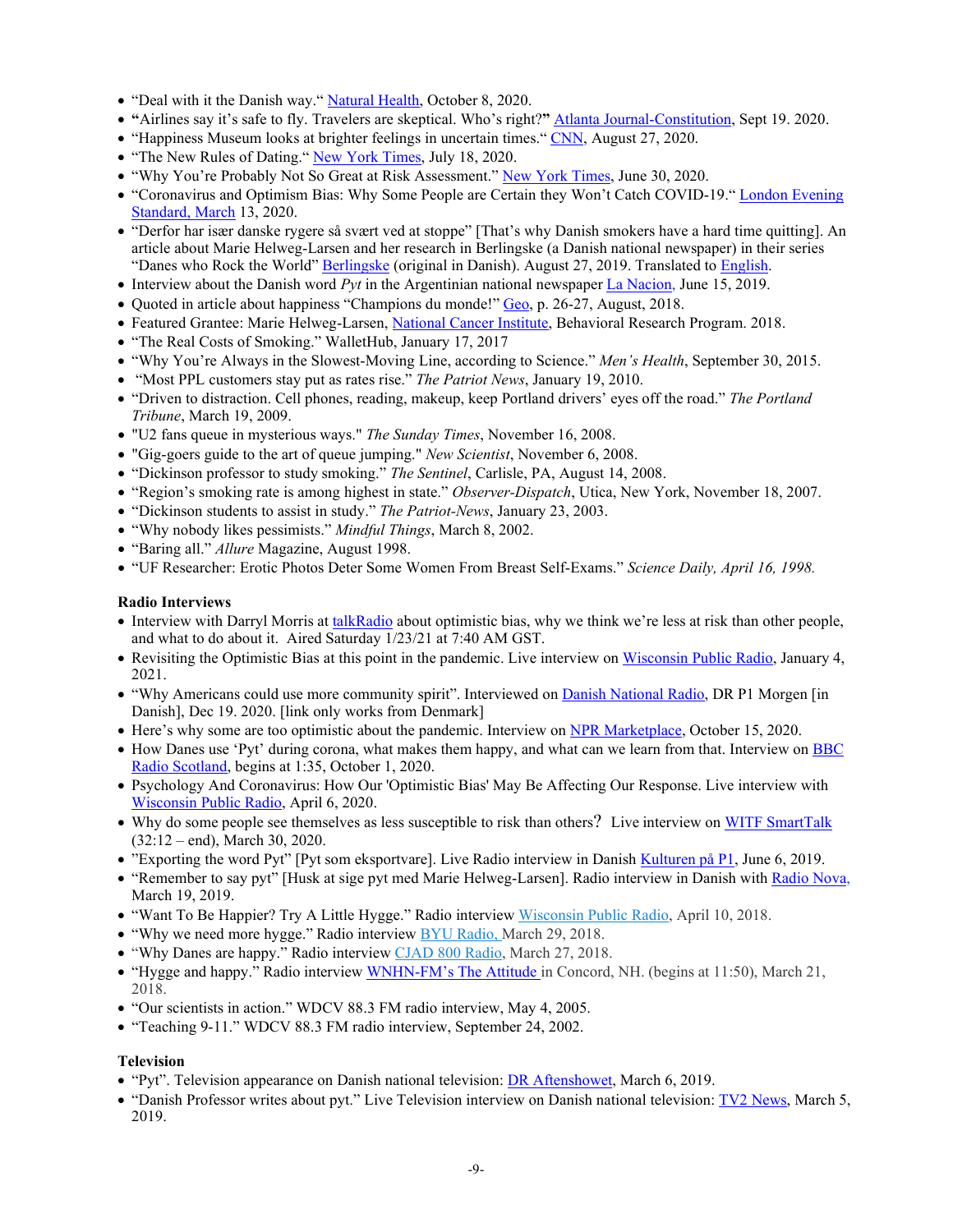- "How to talk to your children about 9-11." Interviewed on Fox 43 news, September 9, 2002.
- "How do people assess their risky behaviors?" Presentation at an Ultralight Flight safety seminar simultaneously broadcast on Kentucky Public Television, January 27, 2001.

# **Videos**

- "Mask Wearing When and How" [Dickinson College Video,](https://www.dickinson.edu/news/article/4362/mask_wearing%E2%80%94when_and_how_to_speak_up) August 18, 2020.
- "This Danish concept can help you to de-stress and live a happier life", Video by the World [Economic Forum.](https://www.facebook.com/watch/?v=2246387685635142)
- "After You: The Psychology of Queues and How to Beat Them", Video Explainer, [the Guardian,](https://www.theguardian.com/science/video/2018/jul/04/after-you-the-psychology-of-queues-and-how-to-beat-them-video-explainer) July 5, 2018. [U2 Queuing study described at 2:45]
- "Explanation of Smoking Stigmatization Research." [Dickinson College](https://www.youtube.com/watch?v=FQEvUJQ6H3c&ab_channel=DickinsonCollege) Video, April 20, 2016.
- "Student-Faculty Research: Smoking Stigmatization,[" Dickinson College Video,](https://www.youtube.com/watch?v=bqahe4EbHCE&ab_channel=DickinsonCollege) April 18, 2016.

# **Podcasts**

- "Professor of Psychology and Optimistic Bias Expert Share Insightful Advice for Students." Master's in Psychology [Podcast,](https://www.mastersinpsychology.com/podcast/marie-helweg-larsen/) May 25, 2022.
- "Why do people do dumb things" [Hvorfor gør mennesker dumme ting] episode on the podcast "The [Hunt for](https://www.spreaker.com/user/13178045/marie-helweg-larsen)  [Everything"](https://www.spreaker.com/user/13178045/marie-helweg-larsen) [Jagten på det hele] in which I discuss my research on risk assessment and cognitive biases [in Danish]. July 29, 2021.
- The Psychology of a Pandemic: Professor of Psychology Marie Helweg-Larsen and alumnae Laurel Peterson '06 and Sarah DiMuccio '15 discuss their research into what predicts coronavirus risk perceptions. [Dickinson College](https://hwcdn.libsyn.com/p/b/8/f/b8fc2145756e44d6/E405_-_Segment_1_-_The_Psychology_of_a_Pandemic.mp3?c_id=94305080&cs_id=94305080&expiration=1611694246&hwt=909ce4f4a67e0198a7ea3da73d845ce0)  [Podcast,](https://hwcdn.libsyn.com/p/b/8/f/b8fc2145756e44d6/E405_-_Segment_1_-_The_Psychology_of_a_Pandemic.mp3?c_id=94305080&cs_id=94305080&expiration=1611694246&hwt=909ce4f4a67e0198a7ea3da73d845ce0) January 26, 2021.
- "Hygge," [The Academic Minute.](https://www.insidehighered.com/audio/2018/05/15/hygge) May 15, 2018.

# **DICKINSON COLLEGE NEWS**

- "Scientists Say Cheese" [Dickinson Magazine,](http://blogs.dickinson.edu/helwegm/files/2019/12/HereAndThere_Dickinson_Magazine_Fall-2019.pdf) p. 25, Fall 2019
- "Dickinson College Study-Abroad Students Volunteer at Leading-Edge London Nonprofits." October 22, 2019. [Dickinson College News](https://www.dickinson.edu/news/article/3946/dickinson_college_study-abroad_students_volunteer_at_leading-edge_london_nonprofits)
- "Research Reaches into the Community. Students partner with local health center to conduct smoking research." January 9, 2017. [Dickinson College News](http://www.dickinson.edu/news/article/2436/research_reaches_into_the_community)
- "Studying Stigma. Student researchers explore the stigmas of smoking with Professor Marie Helweg-Larsen." May 2, 2016. [Dickinson College News](https://www.dickinson.edu/news/article/2080/studying_stigma)
- "A Distinction among Peers. Professor of Psychology Marie Helweg-Larsen earns 2015-16 distinguished teaching award." May 25, 2016. [Dickinson College News](http://www.dickinson.edu/news/article/2156/a_distinction_among_peers)
- "A Reader's Best Friend. Therapy dog makes reading fun for local students." October 29, 2015. [Dickinson](https://www.dickinson.edu/news/article/1811/a_readers_best_friend) College [News](https://www.dickinson.edu/news/article/1811/a_readers_best_friend)
- "Honorary Degree Citation presented to Dr. David Satcher." Commencement, May 22, 2016. Dickinson College [News](http://www.dickinson.edu/info/20309/commencement/3241/2016_commencement_citations/2)
- "The Ebola Outbreak. Let's Weigh the Risk." December 3, 2014. [Dickinson College News](http://www.dickinson.edu/info/20028/academic_programs/2814/the_ebola_outbreak/2)
- "Moralization and Smoking." Dickinson College Science Magazine, April 18, 2014, p. 28[. Dickinson College News](https://issuu.com/dickinsonsciencemagazine/docs/official_entire_magazine_pdf_april_)
- "Tobacco Road: Psychology professors investigate smoking cessation and risk perception." *Dickinson Magazine*, Spring 2007.
- "Fearless smoking habits subject of study." *Campus News Extra*, November 1, 2005.
- "Closing the gap. Scarcity of women in science explored on campus." *Dickinson Magazine*, Fall 2005.
- "Hypertension study seeks answers." *Campus News Extra*, August 24, 2004.
- "An inside look. A new study on hypertension gives students a personal glimpse of a public health dilemma." *Dickinson Magazine*, Winter 2004.
- "Joint research grant yields \$4.8 million." *Campus News Extra*, February 4, 2003.
- "Dickinson gets grant. Students to participate in state-sponsored health research." *The Dickinsonian*, January 31, 2003.

# **COMMUNITY SERVICE, CARLISLE, PA**

- Therapy Dog Volunteering (see [video\)](https://www.youtube.com/watch?time_continue=2&v=FZq3t8For6I).
- Member of the "Measuring Impact Task Force", *Partnership for Better Health*, Carlisle, Summer 2014.
- Carlisle High School, presentation in two psychology classes: "Science and the Paranormal", September 2008.
- Comprehensive Sex Education Program Teacher (certified to teach the OWL program Our Whole Lives), organized the class and co-taught  $7<sup>th</sup>$ -9<sup>th</sup> graders weekly for a year, 2007-2008.
- Carlisle Area Science Advisory Committee (CASAC), Judge for Annual Science Fair, 2004, 2005, 2006, 2008.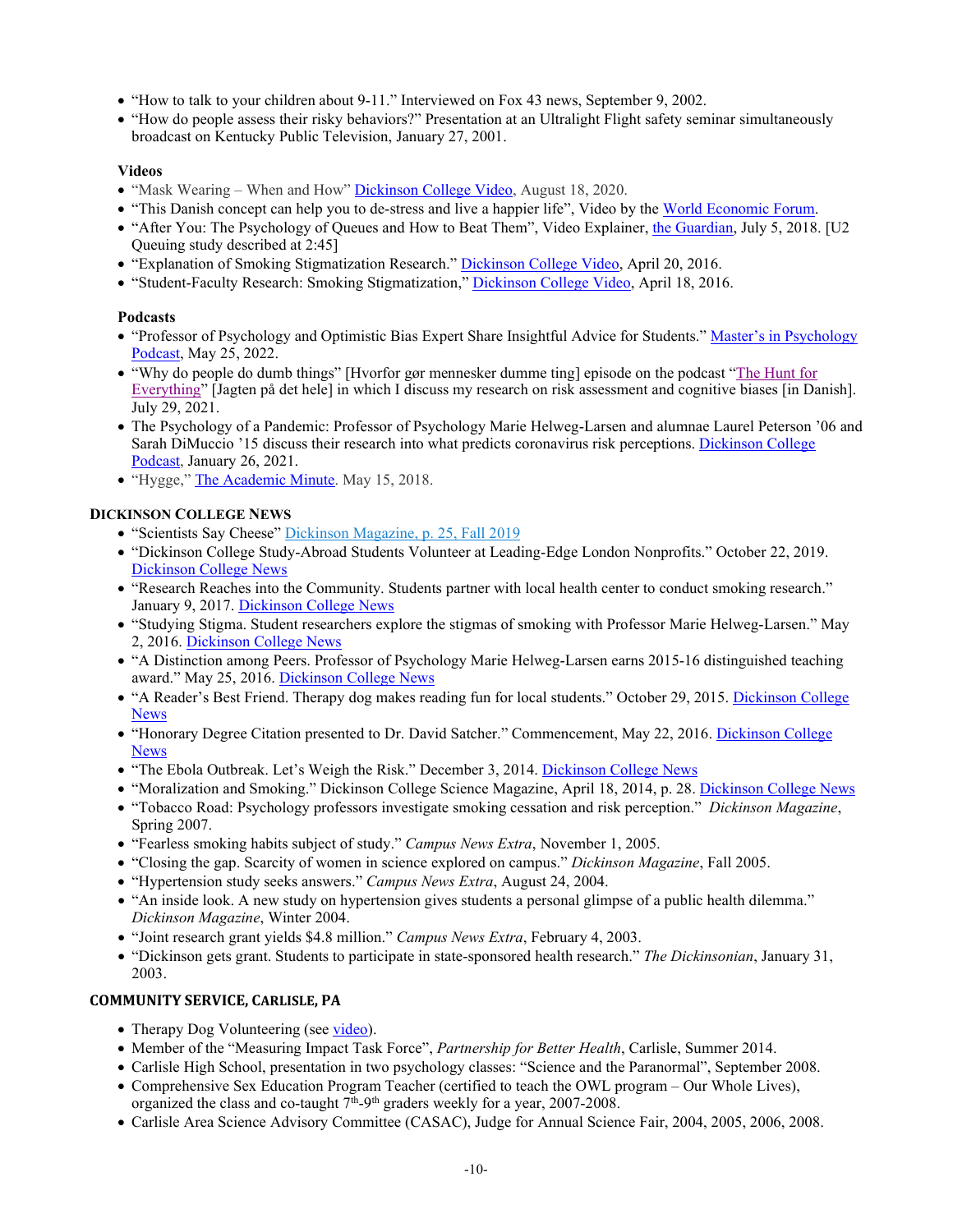- Wilson Middle School, Career Day speaking about being a college professor, October 2003.
- Carlisle Theater, Presentation on the movie "The Spider", June 2003.

# **COMMITTEE SERVICE – DICKINSON COLLEGE**

- Intercultural Competency Task Force, May 2017 August 2018; Communications subcommittee Sept 2018-May 2019.
- Presidential Search Committee, May 2016 February 2017.
- Provost's Resource Committee, Co-chair with the Provost. Special committee convened to examine faculty workload, assessment, and the curriculum. July 2012– June 2013.
- Health Studies Certificate Steering Committee, Founding Member, 2006-2019.
- Study Abroad Advisor for the Psychology Department, 2011-2013.
- Participant Pool Committee Member and Chair, Psychology Department, 2007-2010.
- Academic Programs and Standards Committee (APSC), 2007-2008.
- Disciplinary Board, 2003-2006.
- Community Studies Center Steering Committee, 2002-2006.
- IRB (Institutional Review Board) Committee, Founding member, 2002-2004.
- Culture shock workshops (for students about to study abroad), Office of Global Studies, 2002-2003.

# **OTHER PROFESSIONAL PARTICIPATION – DICKINSON COLLEGE**

- "Sexuality and Societies" faculty interdisciplinary reading group, Fall 2012.
- "Health and Social Policy" faculty interdisciplinary reading group, Summer 2006.
- "Theories of the Self" faculty interdisciplinary reading group, Summer 2003.

# **PROFESSIONAL ACTIVITIES – REVIEWER**

- Reviewer on grants submitted to the National Science Foundation, October 2004, March 2006, March 2007, March 2009, October 2010, April 2015, April 2019, and October 2021.
- Grant reviewer for R.C. Good Grant, Denison University, January 3, 2020.
- Grant reviewer for NOW (Netherlands Organization for Scientific Research), Sept 2019.
- Reviewer for the National Institute of Health (NIH), Center for Scientific Review Risk, Prevention, and Health Behavior Integrated Review Group, ZRG1 RPHB-R (80) A 2014/01, October-December 2013.
- Ad Hoc Reviewer for the following journals: *Reviewer for Basic and Applied Social Psychology, British Journal of Psychology, CA: A Cancer Journal for Clinicians Canadian, European Journal of Social Psychology, Journal of Behavioral Science, Health Psychology, Journal of Applied Psychology, Journal of Economic Psychology, Journal of Experimental Social Psychology, Journal of Applied Social Psychology, Journal of Computer-Mediated Communication, Journal of Health Psychology, Journal of Personality and Social Psychology, Journal of Social and Clinical Psychology, Natural Hazards, Nicotine & Tobacco Research, Personality and Social Psychology Bulletin, Psi Chi Journal, Psychology and Health, Risk Analysis, Self and Identity, Social Cognition, Social Science and Medicine, Teaching of Psychology, and International Journal of Disaster Risk Science.*
- Reviewer for the National Institute of Health (NIH), Center for Scientific Review Challenge Grants Panel, ZRG1 RPHB A-58 and ZRG1 RPHB E-5, July 20-21, 2009.
- Reviewer for the National Institute of Health (NIH), Center for Scientific Review Special Emphasis Panel, ZRG1 F11 20 L, Social psychology, risk and psychosocial development, March 28-29, 2005.
- Reviewer for the National Institute of Health (NIH), ZRG1 F 11 (20) meeting, Social Psychology, November 12, 2004
- Reviewer for the National Institute of Health (NIH), Postdoctoral Fellowship Applications (F32), 2004/05 ZRG1 RPHB (20) (L), Social Psychology, Friday March 5, 2004.
- Evaluator of a survey assessment for Grant # NS42454 (Perceived Organizational Justice and Scientific Dishonesty), sponsored by the Office of Research Integrity and the National Institutes of Health, administered by Children's Hospital, Harvard Medical School.
- Textbook Reviewer: Research Methods (Allyn & Bacon, 2001 and 2008 and Brooks-Cole, 1999)

## **PROFESSIONAL ACTIVITIES – OTHER ACTIVITIES**

- Member of the research group Addiction Research, University of East Anglia, UK, 2019-2022.
- Member of the Served as mentor in the American Psychological Association's *Leadership Institute for Women in Psychology*, Fall 2021/Spring 2022.
- Attended *Write to [Change the World](https://www.theopedproject.org/)* seminar, funded by a competitive grant from the *Society for Personality and Social Psychology*, December 2017.